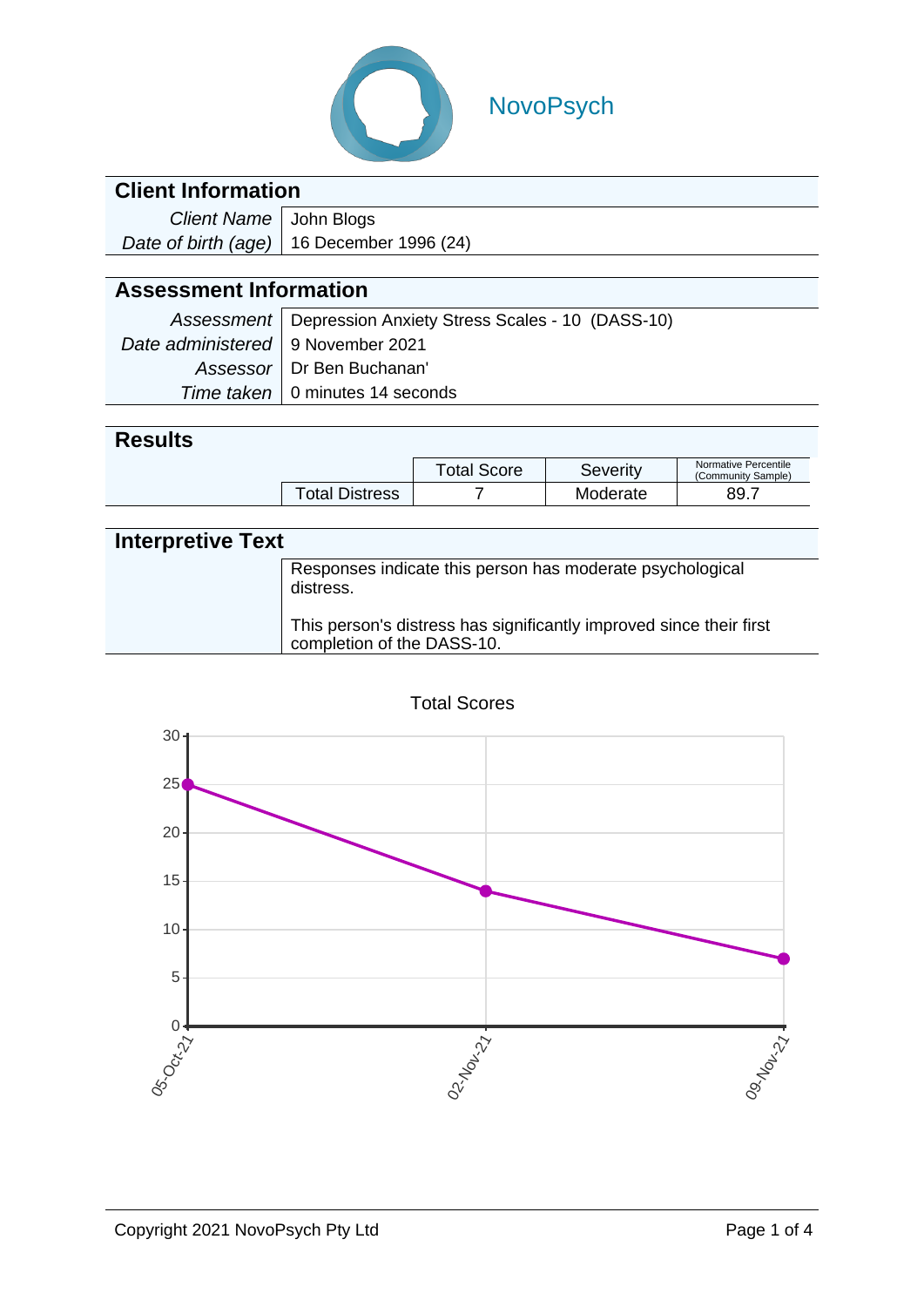

**Client Name** John Blogs

Subscale Average Scores



The total score represents overall distress (0 to 30), with higher scores indicating more severe or greater number of symptoms. Two subscales are presented:

- Anxiety-Stress: Items 1, 4, 6, 7, 8, 9 (raw score range  $= 0$  to 18)

- Depression: Items  $2, 3, 5, 10$  (raw score range = 0 to 12)

In addition to the raw score being computed, average scores are calculated by dividing the raw score by the number of items, giving a sense of the general pattern of responding at the subscale level. Average scores are helpful for interpretation as they allow comparisons between total score and subscales.  $0 = Not$  at all  $1 =$  Some of the time 2 = Considerable degree 3= Very much Overall scores can be classified into three severity groups:

- Mild/subclinical (raw score = 6 or less, average score 0.6 or less; which is equivalent to a percentile of 83 or less)

- Moderate (raw score between 7 and 12, average between 0.7 and 1.2; which is equivalent to a percentile of between 84 and 99.8)

- Severe (raw score 13 or more, average between 1.3 and 3; which is equivalent to a percentile of between of 99.9 or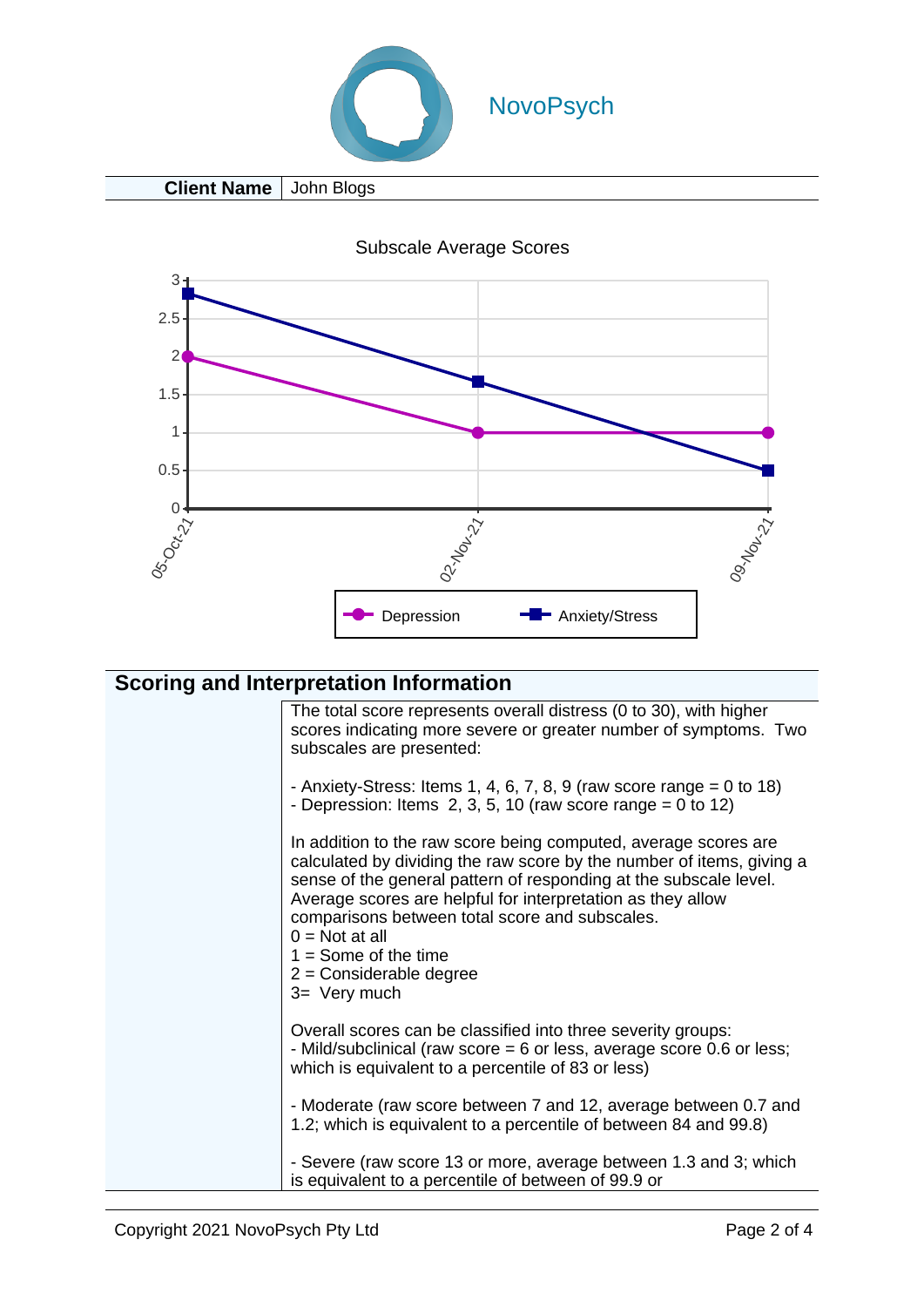

**Client Name** John Blogs

#### **Scoring and Interpretation Information (cont.)**

greater)

| A normative percentile is computed based on a community sample<br>(Halford & Frost, 2021), indicating how the respondent scored in<br>relation to a typical pattern of responding for adults. For example, a<br>percentile of 83 or less indicates the individual has less distress than<br>83 percent of the normal population, and puts them in the<br>mild/subclinical category. In mental health settings it is typical to see |
|------------------------------------------------------------------------------------------------------------------------------------------------------------------------------------------------------------------------------------------------------------------------------------------------------------------------------------------------------------------------------------------------------------------------------------|
| people with percentiles in the 90s.                                                                                                                                                                                                                                                                                                                                                                                                |
|                                                                                                                                                                                                                                                                                                                                                                                                                                    |

When administered more than once, average scores are graphed, showing the change in symptoms over time.

Based on reliable change calculations, interpretive text is provided describing the respondent's change in symptoms from first to last administrations, as either having experinced:

- deterioration (increase in scores by 5 or more)
- no reliable change (scores changed by 4 or less)
- reliable improvement (scores reduced by 5 or more)
- recovery (scored reduced by 5 or more and most recent score is 6 or less, putting the in the Mild/Subclinical range)

| <b>CHEIR RESPONSES</b> |                                                                                       |          |           |                |                      |
|------------------------|---------------------------------------------------------------------------------------|----------|-----------|----------------|----------------------|
|                        |                                                                                       | Never    | Sometimes | Often          | <b>Almost Always</b> |
| 1                      | I felt I was close to panic                                                           | 0        |           | $\mathbf{2}$   | 3                    |
| 2                      | I found it difficult to work up the<br>initiative to do things                        | 0        |           | $\mathbf{2}$   | 3                    |
| 3                      | I felt down hearted and blue                                                          | 0        |           | $\mathbf{2}$   | 3                    |
| 4                      | I was intolerant of anything that kept<br>me from getting on with what I was<br>doing | $\Omega$ |           | $\mathbf{2}$   | 3                    |
| 5                      | I felt that I had nothing to look<br>forward to                                       | n        |           | $\overline{2}$ | 3                    |
| 6                      | I felt scared without any good<br>reason                                              | 0        |           | 2              | 3                    |
| $\overline{7}$         | I tended to over react to situations                                                  | $\bf{0}$ |           | $\mathbf{2}$   | 3                    |
| 8                      | I was worried about situations in<br>which I might make a fool of myself              | 0        |           | $\mathbf{2}$   | 3                    |
| 9                      | I found it difficult to relax                                                         | O        |           | 2              | 3                    |

#### **Client Responses**